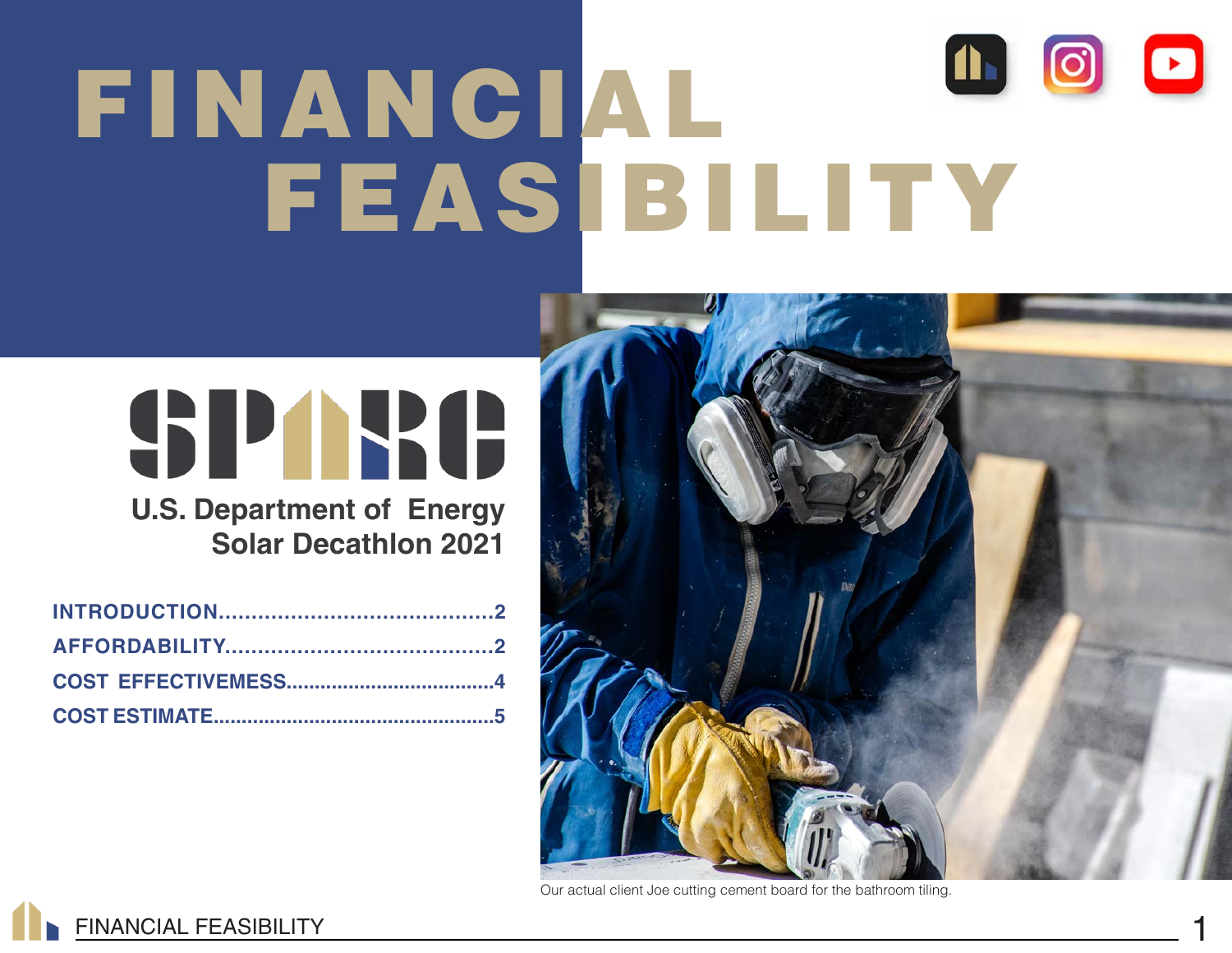# INTRODUCTION

Homeownership is a significant step towards generating wealth for one's family and creating a stable, prosperous life. The SPARC House provides affordable and efficient options for homeowners through progressive measures to increase density and reduce overall costs. The five fundamental pillars that drove the design and methodology throughout the competition (Sustainability, Performance, Attainability, Resilience, and Community) lead the financial feasibility of the SPARC House to meet the target market needs within mountain communities.

# **Sustainability**

Through the addition of an Accessory Dwelling Unit, cost burdens are substantially reduced, and flexible financing through FHA loans allow young homeowners to purchase this home within mountain communities.

## Performance

Through thoughtful and data driven design, high performance systems like the PV array, HVAC and passive cooling strategies substantially reduce operating costs for the SPARC homeowners.

# **Attainability**

**ASCENTI** 

and an investment property, allowing homeowners to use their capital in a progressive, smart manner to make the property more affordable in an already expensive market, for year-round residents to make a difference within their community. The addition of the ADU makes this home both a private property

**Group 14** WAC LIGHTING

# **Resilience**

High performing systems and exterior finishes, make the house resilient to the increasing likelihood of significant natural disasters that can cause extreme damage to houses, requiring significant capital investments to correct the functionally or retrofit the home to withstand these events.

# **Community**

Mountain communities continue to see increases in housing shortages, primarily affecting locals and seasonal workers. The Accessory Dwelling Unit provides affordable housing to these affected people, while reducing the overall costs for the homeowner. A stable and affordable rental unit fosters community connection and opportunities for growth in mountain towns.

# **AFFORDABILITY**

**RenewAire** 

4 75 BERFORMANCE

Mountain towns across the nation continue to see population growth out pace housing growth, creating more demand and raising the cost of homes in mountain towns. The average price per square foot for homes across the United States was just under \$119 in 2019, yet for Grand, Garfield, and Eagle County the average price per square foot was \$356, \$246, and \$500, respectively (Figure 1). While construction costs across the nation have risen recently due to the rising costs of labor and materials, mountain communities face unique challenges. The remote locations cause supply chain issues and shortage in labor markets.

Specifically in Colorado, materials must be transported along the I-70 corridor, adding additional transportation costs. Many times, during the construction period, contractors either commute from the Front Range or rent within the community further complicating the construction process. During the winter months construction can be suspended and new construction must wait until the spring and summer months to pour foundations and begin the structural work of the buildings. Combining all these factors causes dramatic price increases, logistical challenges, and construction delays for these mountain communities.

ALPEN **ETERNO (CONOCO** 

ACTIVE<br>ENERGIES

sh^ne



Figure 1: Average residential cost per square foot in the US vs in mountain towns

# Price per SF (2019)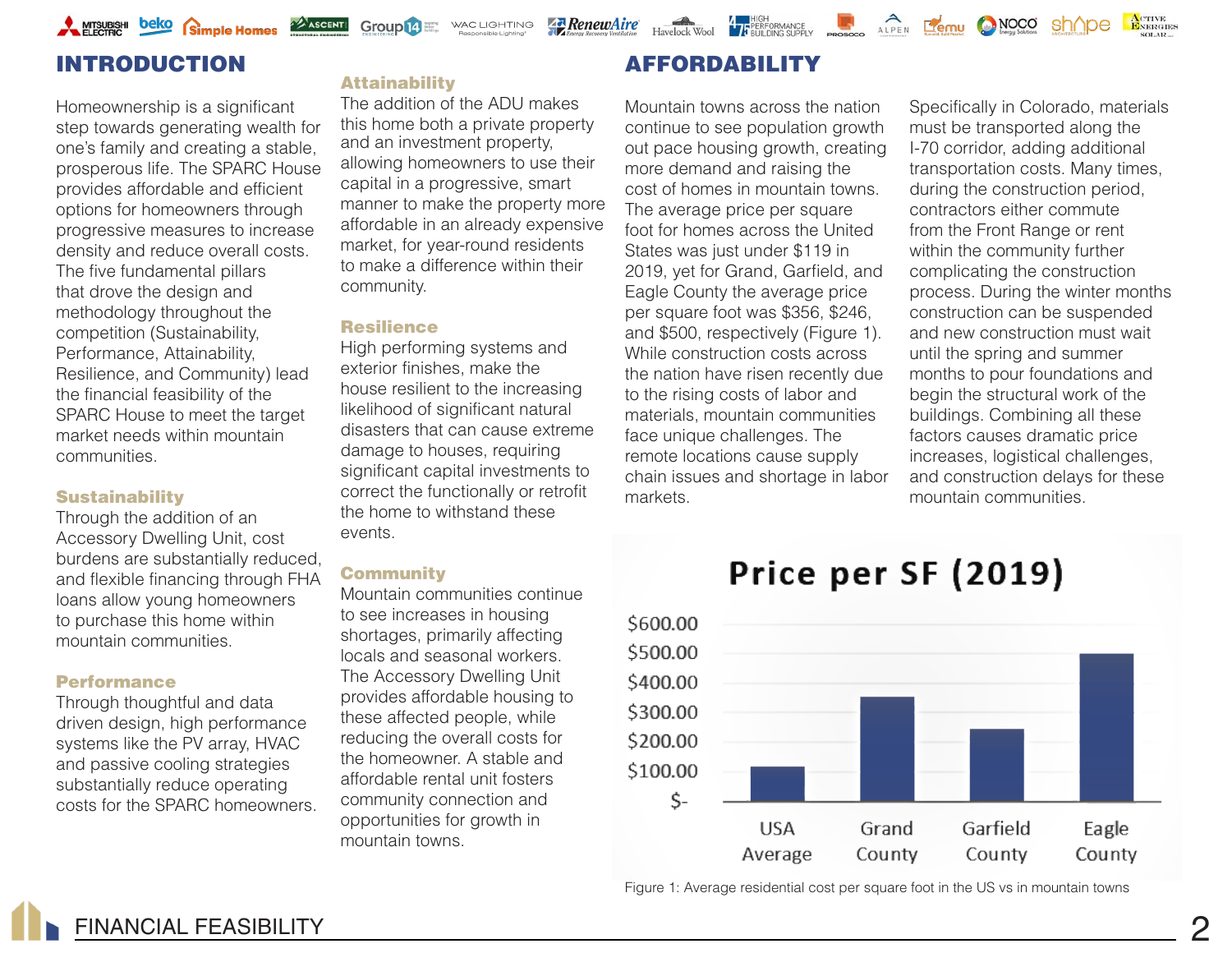**Group 14** Elitings WAC LIGHTING **ASCENT!** 

Mountain towns over the last two decades have become the hottest secondary home markets in the nation. As wealthy individuals look to purchase vacation homes, they increase affordability issues for young homeowners and seasonal workers. Since 2010, more than 90% of the homes sold in Vail were unoccupied homes (Figure 2). Due to the high demand for secondary homes, home builders within the region prioritize large high-end homes, due to the profit margins and extreme appreciation within the market.

Secondary home markets, labor shortages, logistical challenges, and rising construction costs cause mountain communities to become disjointed and represent significant challenges for a stable, healthy economy. These challenges and the need for affordable homes were the guiding principles to the design and application of the SPARC House. To combat weather changes, the SPARC House uses prefab panels, built in Denver, Colorado, taking advantage of the labor market and a climate-controlled warehouse. After the home is constructed on site and sealed from outside variables, interior finishes and systems can be completed without worries of weather delays. High performing systems throughout the home reduce the overall operating costs for the

homeowner, especially in extreme climates of mountain communities. To increase supply of affordable housing options in mountain towns, local city councils and Board of Trustees are adopting progressive measures, like ADUs, zoning changes, or subsidies for new construction. In Fraser, the City Council just adopted special provisions allowing ADUs in single family homes:

**Z**RenewAire

Havelock Wool

*"Sec. 19-2-470. - Accessory dwelling units.*

*An accessory dwelling unit (ADU) may be approved as listed on the Schedule of Uses in Section 19-2-340, provided that an ADU complies with the following criteria:*

*(1) The size of the ADU shall be subject to the following limitations: a. The ADU shall contain at least two hundred (200) square feet of floor area;*

*b. The ADU shall be no larger than fifty percent (50%) of the square footage of the principal dwelling unit or twelve hundred (1,200) square feet of floor area, whichever is less; however, an accessory dwelling unit may have up to one hundred twenty (120) additional square feet of attached, unheated, uninhabitable outside storage.*

*c. An ADU may be attached to a principal dwelling unit, located in a detached unit or located in an attached or detached garage. d. No ADU shall be separated by ownership from the principal dwelling unit."1*



BUILDING SUPPLY PROSOCO COMPLETE REMARKABLEMS; COMPLETE

Figure 2: Distribution of homes in Vail since 2010

Accessory dwelling units create opportunities for both homeowners and residents to reduce the overall cost of housing and provide needed density to the community. The SPARC House follows the specific language provided in the Fraser zoning code.

The use of high performance systems, resilient exterior finishes, and the addition of an ADU, does raise the up-front costs of the SPARC House; however, the rental income and significant reduction of operating costs make the home a much more affordable option for homeowners long-term. While the down payment of \$87,800 for

a conventional loan of 20% at a purchase price of \$439,000 may be out of the price range for young couples looking to purchase the SPARC House, alternative financing options exist like FHA Loans. FHA Loans require a minimum of 3.5% down payment, which would be only \$15,365 for the SPARC House. While there are other expenses with an FHA loan like a mortgage insurance premium, the rental income provided from the ADU offset these costs.

Because of the high performance systems and upgraded exterior finishes, home buyers have up-

FINANCIAL FEASIBILITY 3

ACTIVE<br>ENERGIES

shane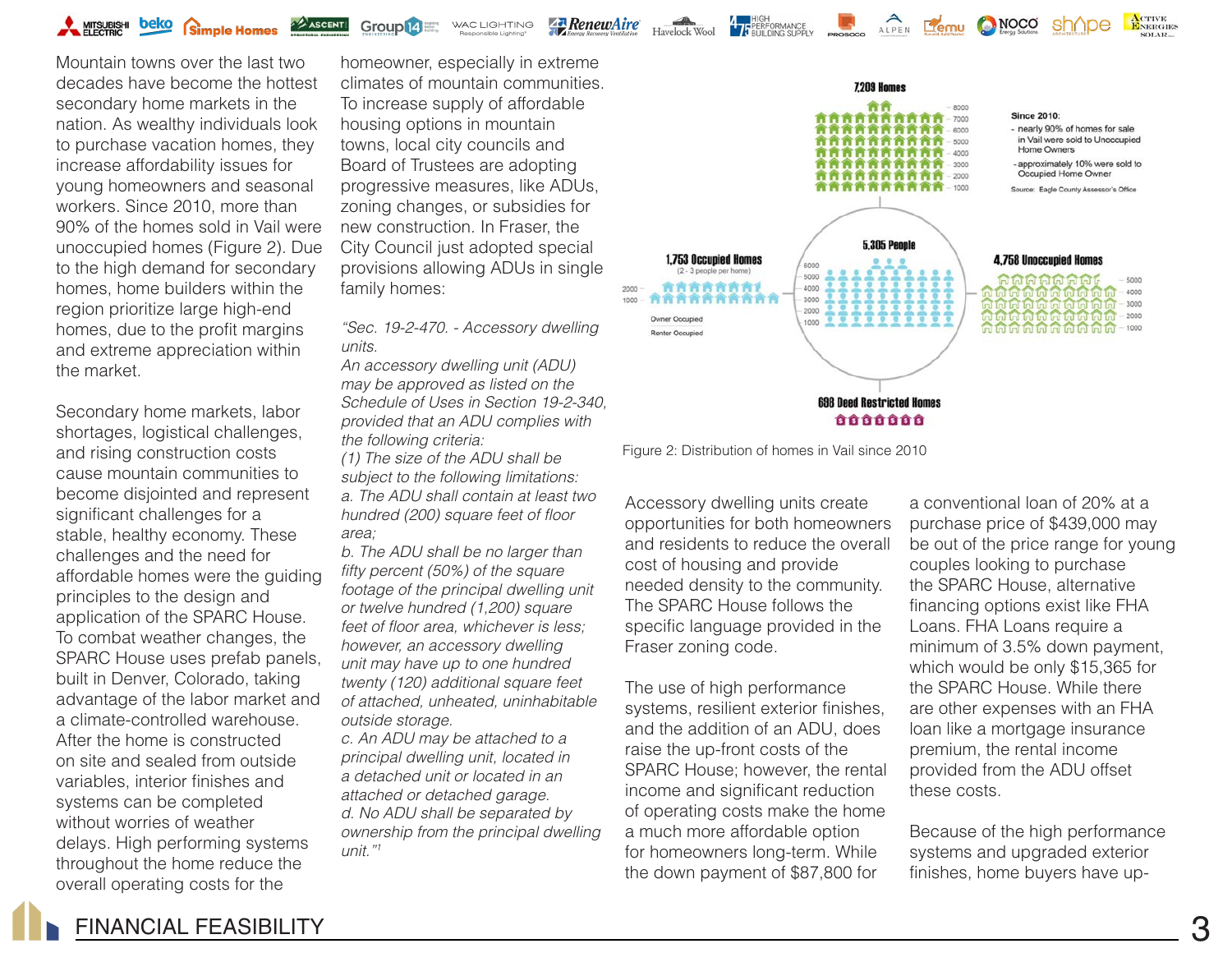

**Group 14** WAC LIGHTING

**RenewAire** 

ALPEN **Lemu C NOCO** 

ACTIVE<br>ENERGIES

front costs that are 5% higher for purchasing the SPARC House compared to an average priced house in Fraser based on price per square foot. However, after analysis of predicted costs and generated income from the ADU, either option to purchase the SPARC House through a conventional loan or an FHA loan saves the homeowner 37% or 18%, respectively, in annual housing expenses.

The median household income for Colorado in 2019 was \$77,127.2 This makes both options for the SPARC House fall within the range of affordability, allowing SPARC residents to spend less than 40% of their annual income on housing.

While price per square foot may not accurately represent the true costs of the home because the homeowners forgo some square footage for the ADU area, price per square foot remains the best way to measure construction costs within the region; especially, with the complications of construction with the remote location, logistical challenges, and weather considerations when constructing in mountain towns. Furthermore, the average home list price in Fraser, CO in December of 2020 was \$699,000, well above the build cost of the SPARC House at \$439,000.<sup>2</sup>

|                              | <b>SPARC House(80% LTV)</b> | <b>SPARC House (FHA)</b> | Fraser House(80%) |
|------------------------------|-----------------------------|--------------------------|-------------------|
| Square Footage               | 1,176.00                    | 1,176.00                 | 1,176.00          |
| Up-Front Price per SF        | 373.30                      | 373.30                   | 356.00            |
| Down Payment                 | 87,800.00                   | 15,365.00                | 83,731.20         |
| <b>Up-Front Costs</b>        | 439,000.00                  | 439,000.00               | 418,656.00        |
| Annual Mortgage (80% LTV)    | 21,353.75                   | 25,757.96                | 20,364.18         |
| Mortgage Insurance Premium   |                             | 1,836.00                 |                   |
| <b>Annual Taxes</b>          | 2,835.98                    | 2,835.98                 | 2,704.53          |
| Annual Insurance             | 3,056.00                    | 3,056.00                 | 2,709.00          |
| <b>Annual Utilities</b>      | 397.20                      | 397.20                   | 3,536.11          |
| Annual Maintenance           | 2,195.00                    | 2,195.00                 | 4,186.56          |
| Less ADU Rental Income       | (8,800.00)                  | (8,800.00)               |                   |
| <b>Total Annual Expenses</b> | 21,037.93                   | 27,278.14                | 33,500.37         |
| Necessary income (33%)       | 63,751.30                   | 82,661.03                | 101,516.27        |

**ALL HIGH<br>LA PERFORMANCE** 

Figure 3: Necessary income to live in the SPARC House through different financing options

# **COST** EFFECTIVENESS

As the climate continues to change, the severity and frequency of extreme weather events continue to increase, thus new construction must increase their resiliency needed to withstand climate changes. While

the SPARC House has higher up-front costs, because of high performing systems, resilient finishes, and no complex active systems. Through a metal roof, EV array, pine tar treated siding, zone-based HVAC, and welldesigned systems, operating costs are significantly reduced and greater home appreciation. Mountain communities continue to see rising costs and home prices well above the normal median home price in the United States.<sup>5</sup> In Fraser as of February 24th, 2020, there were only 2 market listings for homes within city limits with an average price per square foot of \$616.<sup>6</sup> Inventory in the state of Colorado and in Fraser, CO are at an all time low and there are currently zero active listings of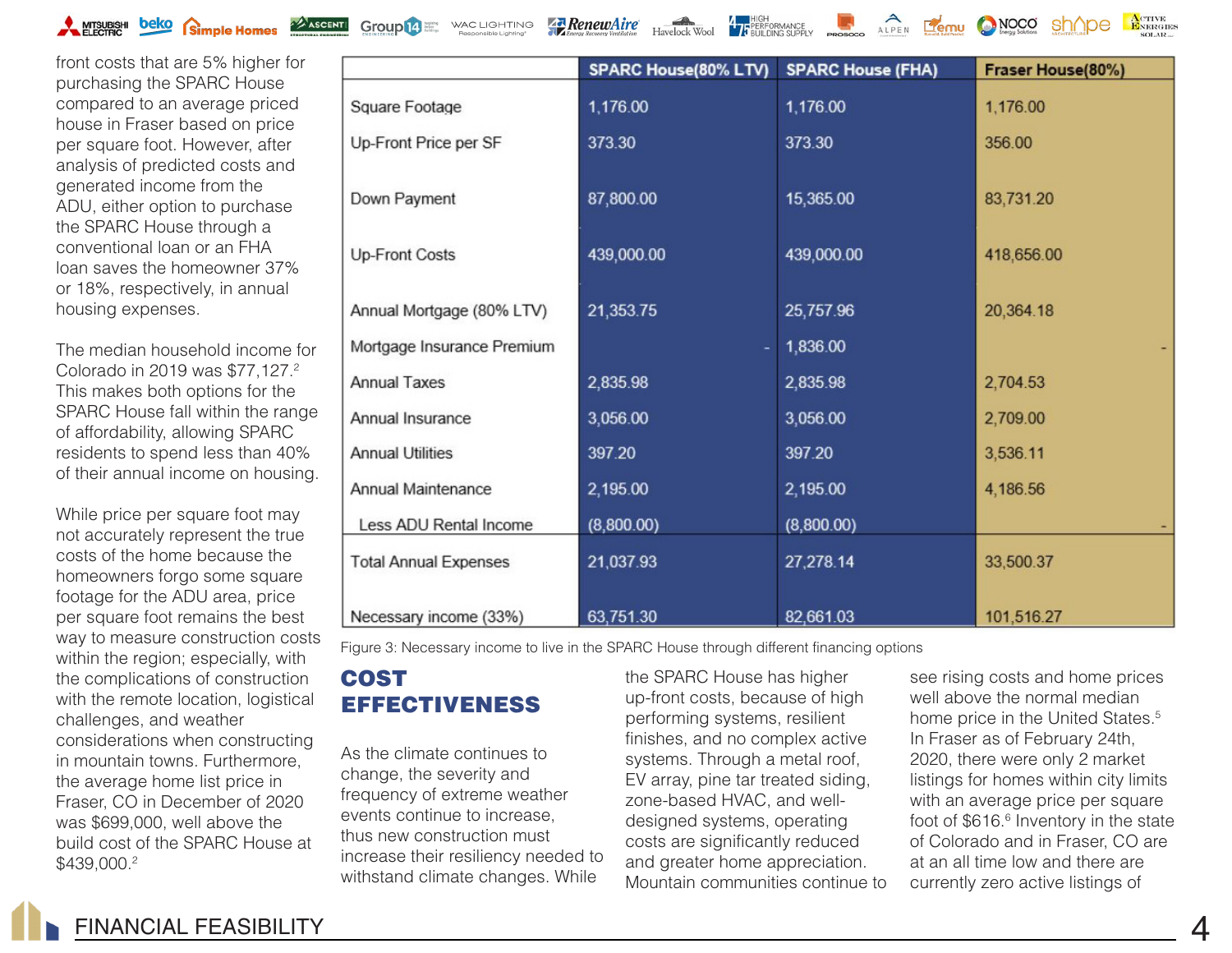

houses that would be defined as affordable in the town.

Mountain community housing stock is unlike most communities across the nation. Currently, in Grand County 73% of the homes are for seasonal, recreational or occasional use.3 This community struggles to find year-round residents, who contribute to the local economy.

While the SPARC House has a \$373.30 price per square foot, the rental income and annual savings, reduce the cost to well below the average cost of homes in Grand County currently, and based on median income, affordable for families in the community.

# COST ESTIMATE

# As-Built Cost Estimate

Over the course of the project, challenges to cost estimates dramatically changed due to design changes, system changes,

construction methodology, and the impacts of COVID-19. However, with this all being said the SPARC House price of \$439,000 is an accurate estimate of the market rate of all design, material, labor, and government fees for the total construction of the SPARC House. Because of the panelized construction method, the SPARC House construction costs will have much less variance in price compared to standard construction within mountain communities, due to labor and material supply and demand. The final occupants of the SPARC House will add a garage. Yet for another SPARC House, the as-built costs will remain similar to the predicted \$439,000,

**Group 14** WAC LIGHTING

**RenewAire** 





Figure 4: Average price per square foot in Fraser, Colorado<sup>3</sup>

with the exception of the included costs of land which varies depending on the mountain community and distance from the city center.

Havelock Wool 17 BULDING SUPPLY PROGRAM ALPEN **LAND MORE AREA** 

### Operational Cost Estimates

Based on models of PV production and energy consumption, the house will use 8,858 kWh compared to a standard mountain house of the same size using 14,317 kWh annually, representing a reduction of 40% energy consumption. The PV array is expected to produce 9,025 kWh. Depending on annual snowfall, for most of the year the home will produce more electricity than consumed, a significant savings to the homeowner. With water saving measures and the education of water consumption to the ADU tenant, water savings are expected to be 50% less than that of a standard house. With the difficulty some mountain communities have with natural gas supply, the SPARC House has eliminated the need for natural gas. Due to the effective design and high-efficiency systems, the SPARC House will cost the homeowner 11% in utilities expenses versus a standard house.

Other operational costs include maintenance, insurance, and taxes, which may vary from house to house. Below are the listed estimates for annual costs for

the SPARC House. The annual property tax assessment for the state of Colorado is 7.96%<sup>4</sup>

# Calculating property taxes can be found through:

ACTIVE<br>ENERGIES

*Tax Assessment X Assessment Rate X Mill Levy = Property Tax Amount Due 6*

*Thus, for the SPARC House annual Taxes will be:*

*\$489,000 X 7.96% X .081156 = \$3,158.99 (reflected in the above charts)*

Insurance also varies based on property assessment, homeowner credit, and coverage amount. A homeowner, with modest credit, and an industry standard coverage, should expect an annual cost of \$3,056 for property insurance.

Annual maintenance for homes is usually 1% of the property value, yet can vary significantly, due to the age and condition of the home. The SPARC House is specially designed to withstand the harsh winter climate of Fraser, Colorado. With high performing windows, pine tar treated siding, metal roofs, roof slopes for snow load, and no gutters, the house will perform more efficiently and

# FINANCIAL FEASIBILITY 5